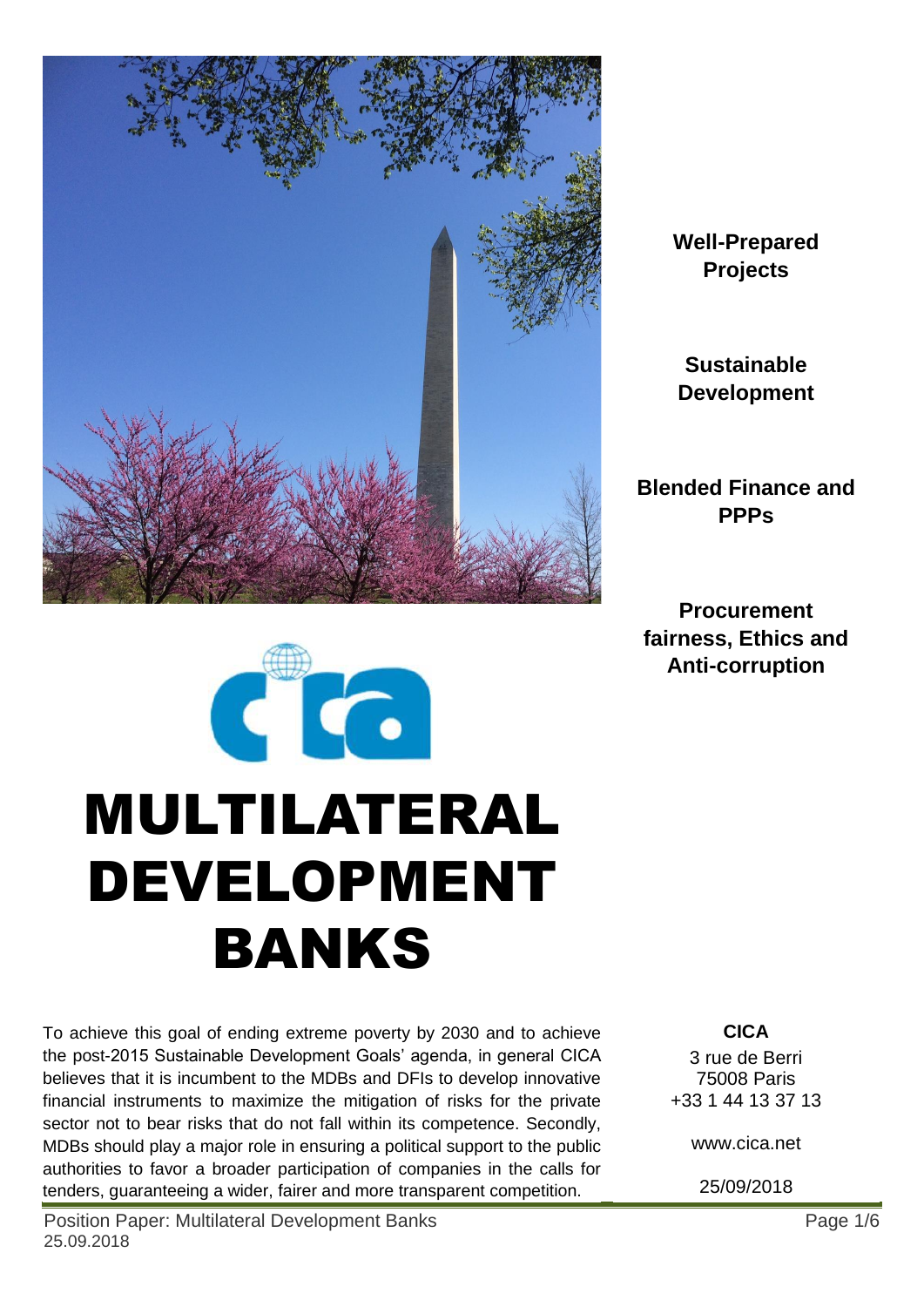

# **Introduction**

To reach the goal of ending extreme poverty by 2030 and to achieve the post-2015 Sustainable Development Goals' agenda, resilient public services infrastructure will play a major role. Infrastructure is the backbone of economic growth and development. Transportation, energy, clean water and sanitation, health infrastructure and education infrastructure are crucial to increase socioeconomic development in particular in Low and Middle Income Countries (LMIC).

Despite its importance, an infrastructure funding gap is to be deplored. To PwC and Oxford Economics, "overall, close to \$78 trillion is expected to be spent globally between now and 2025 on capital projects and infrastructure"<sup>1</sup>. What's more and as former World Bank Vice President for the Africa region, Obiageli Ezekwesili stated: "Investing more funds without tackling inefficiencies would be like pouring water into a leaking bucket."<sup>2</sup>

Multilateral Development Banks (MDBs) emphasize on their long experience to develop strategies to optimize their funding, guarantees and advisory services, also mobilizing the largely available private resources, to develop projects which have the best impact on the poorest populations.

MDBs and Development Finance Institutions (DFIs)'s annual financial contribution remains insufficient but the effectiveness of their institutional, societal and ethical requirements as well as their contribution to good governance are essential. They contribute to the creation of a pipeline of sustainable, resilient, replicable and bankable projects.

CICA encourages the MDBs and DFIs' actions, strong and sustained over time, aiming at strengthening the capacities of the various public entities, in particular in low- and middle-income countries. It is essential to strengthen the capacities of national and local public authorities who play a role, in one way or another, in the design, preparation, procurement, execution and operation phases of the projects.

 $\overline{a}$ <sup>1</sup> Source : "Capital project and infrastructure spending, Outlook to 2025 », PwC and Oxford Economics, <sup>2</sup> Source :

[http://web.worldbank.org/WBSITE/EXTERNAL/COUNTRIES/AFRICAEXT/0,,print:Y~isCURL:Y~contentMDK:22386290~menuPK:258658~pagePK:286](http://web.worldbank.org/WBSITE/EXTERNAL/COUNTRIES/AFRICAEXT/0,,print:Y~isCURL:Y~contentMDK:22386290~menuPK:258658~pagePK:2865106~piPK:2865128~theSitePK:258644,00.html) [5106~piPK:2865128~theSitePK:258644,00.html](http://web.worldbank.org/WBSITE/EXTERNAL/COUNTRIES/AFRICAEXT/0,,print:Y~isCURL:Y~contentMDK:22386290~menuPK:258658~pagePK:2865106~piPK:2865128~theSitePK:258644,00.html)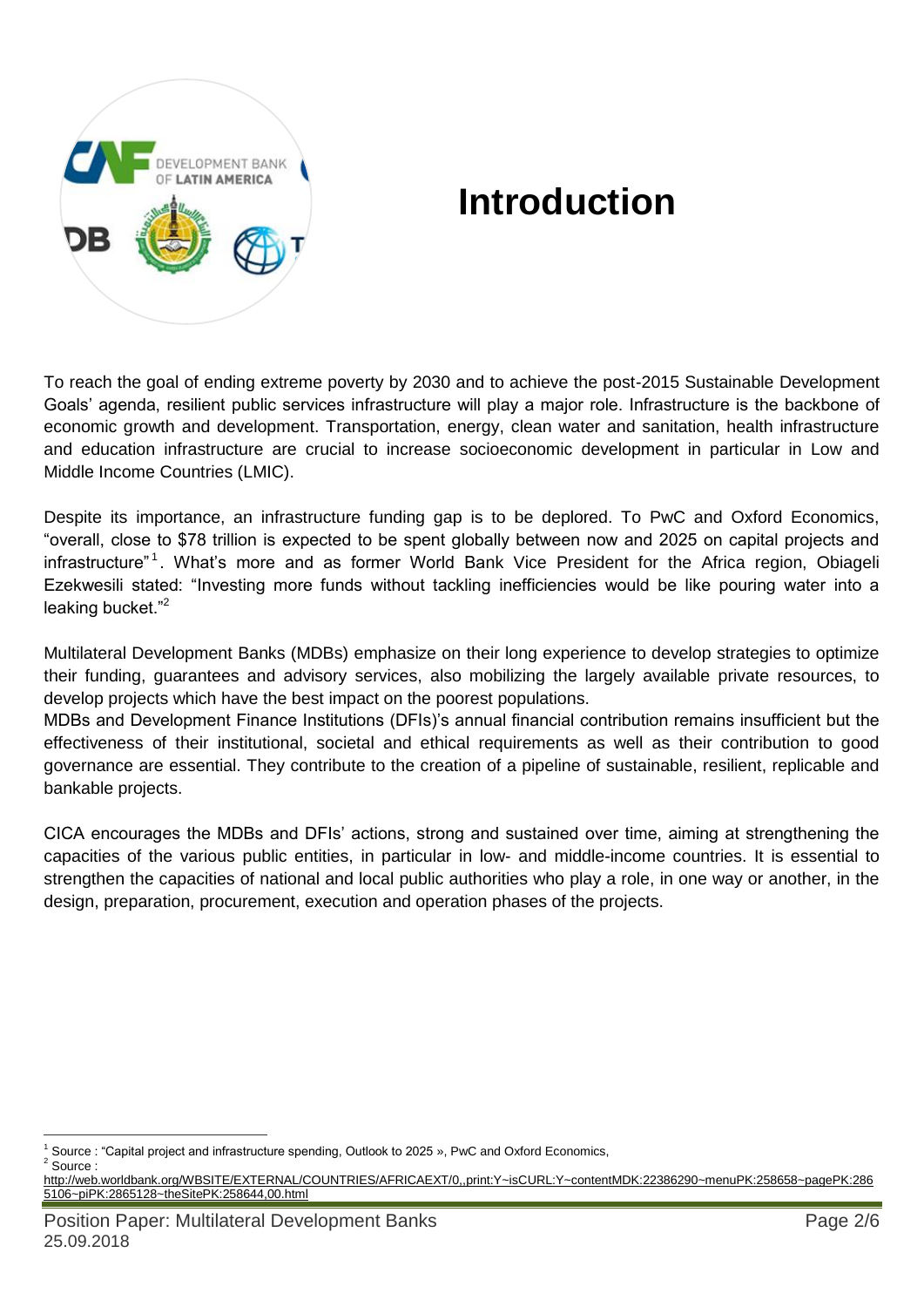

### **CICA supports Well-Prepared Projects with Transformational Impacts on Communities**

The World Bank and other MDBs contribute to the good preparation of the projects underlying the importance of having adequate quantitative and qualitative analysis tools and methodologies.

According to CICA, a good preparation of the infrastructure projects should imply an environment favorable to their definition and the identification of the different components of their feasibility; the conditions of their structuring; the good accompaniment of the upstream phase until the issuing of tenders; and procedures for evaluation and monitoring of results and further improvement during the whole life cycle of the projects.

#### ➡ **Recommendation #1**

MDBs and DFIs, separately or preferably in a coordinated way, should take into account the satisfaction of needs by recommending and accompanying the implementation of specific studies.

Socio-economic studies, which may, or may not, reveal positive net externalities, should be done to assess the impact on public budgets and tax revenues generated by infrastructure throughout their life cycle. They should also assess potential time savings; the consequences of the projects on public health; the frequency, severity, and costs of different kinds of accidents.

Climate change and environmental impact studies should also assess CO², particles' emissions and other pollutants; recycling of industrial and domestic waste; energy savings; species protection and biodiversity conservation; landscape conservation, etc.

All these studies are indispensable to ensure the acceptance of the projects by the concerned populations. These studies provide the demonstration of the infrastructure's usefulness and sustainability, not only economic, financial and budgetary, but also environmental, societal and social. For companies, only the prior acceptability of projects by the social bodies of the countries in which they will be brought into play will prevent blockages, cost and time drifts that would otherwise affect the projects and have adverse pecuniary and reputation consequences for the contractors.

#### ➡ **Recommendation #2**

One concern is the difficulties sometimes met by the public authorities of some Low- and Middle-Income Countries (LMIC) to collect the necessary information to assess the financial and economic feasibility of the projects. A major improvement would be to facilitate the data collection in these countries.

#### ➡ **Recommendation #3**

On the ground it is relevant to engage in a dialogue with all the stakeholders in the earliest steps of the infrastructure project. Large information campaigns should be foreseen to inform the potential users and population about the positive impacts of the project.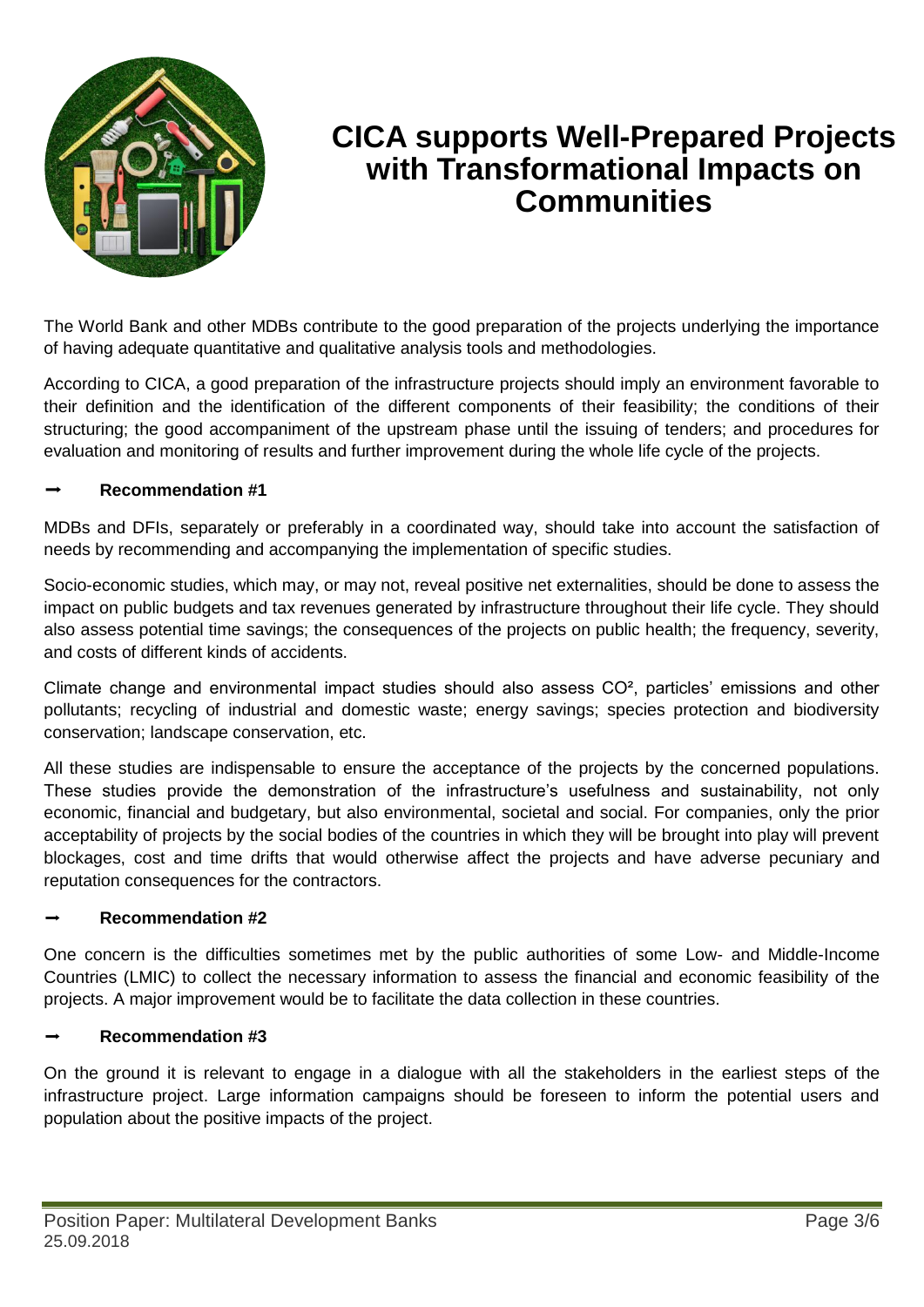#### ➡ **Recommendation #4**

CICA is supportive of initiatives that facilitate the good preparation of the projects since their very upstream stage. In that sense, CICA has been supporting the SOURCE Platform, a collaborative digital tool developed by the Sustainable Infrastructure Foundation (SIF). It allows a global vision and facilitates exchanges between the different stakeholders and increase the level of transparency reducing also the possibility for collusion or corruption.



### **CICA promotes a long term vision for Sustainable Development and strenghtened local private sector in the aid recipient countries**

CICA has been involved in the International Advisory Group on Procurement set up by the World Bank and followed up the reform of the Bank's Procurement Policy which was innovative with its sustainable approach. Through the concept of "Value for Money", sustainable development criteria are introduced and highlighted. CICA also participated in the successive consultations of the World Bank related to the reform of its Environmental and Social Safeguard Policies.

#### ➡ **Recommendation #5**

CICA promotes the inclusion of Social and Environmental requirements in World Bank-financed contracts. In this regard, CICA follows up the works done by bilateral agencies such as KfW (Germany) and AFD (France). Environmental, Social, Health and Safety requirements should be clearly specified in the bidding documents so that the contractors can anticipate and reflect the costs in their prices. CICA is in favor of including such criteria as early as possible, in the prequalification phase.

#### ➡ **Recommendation #6**

CICA promotes the strengthening of the local private sector in the countries of operation of the MDBs. Training the local workers as well as encouraging the transfer of know-how is essential. Local contractors should be associated to the development of their countries and encouraged to partner with international companies. In that sense, the maintenance of the infrastructure should not be neglected since local companies are more easily associated in the maintenance phase.

CICA promotes the inclusion of technical and managerial professional training for local workers in the Bankfinanced contracts to reinforce the capacities of local contractors who could become co-contractors in the future.

#### ➡ **Recommendation #7**

CICA promotes the facilitation of the access of Medium-Sizes Companies to international infrastructure markets. For instance, in 2015 CICA met with Ivorian Chamber of Commerce and Industry in Abidjan: representatives of the Ivorian private sector pointed out that local small and medium-sizes companies need more information on public tenders, but also access to financing and insurance guarantees.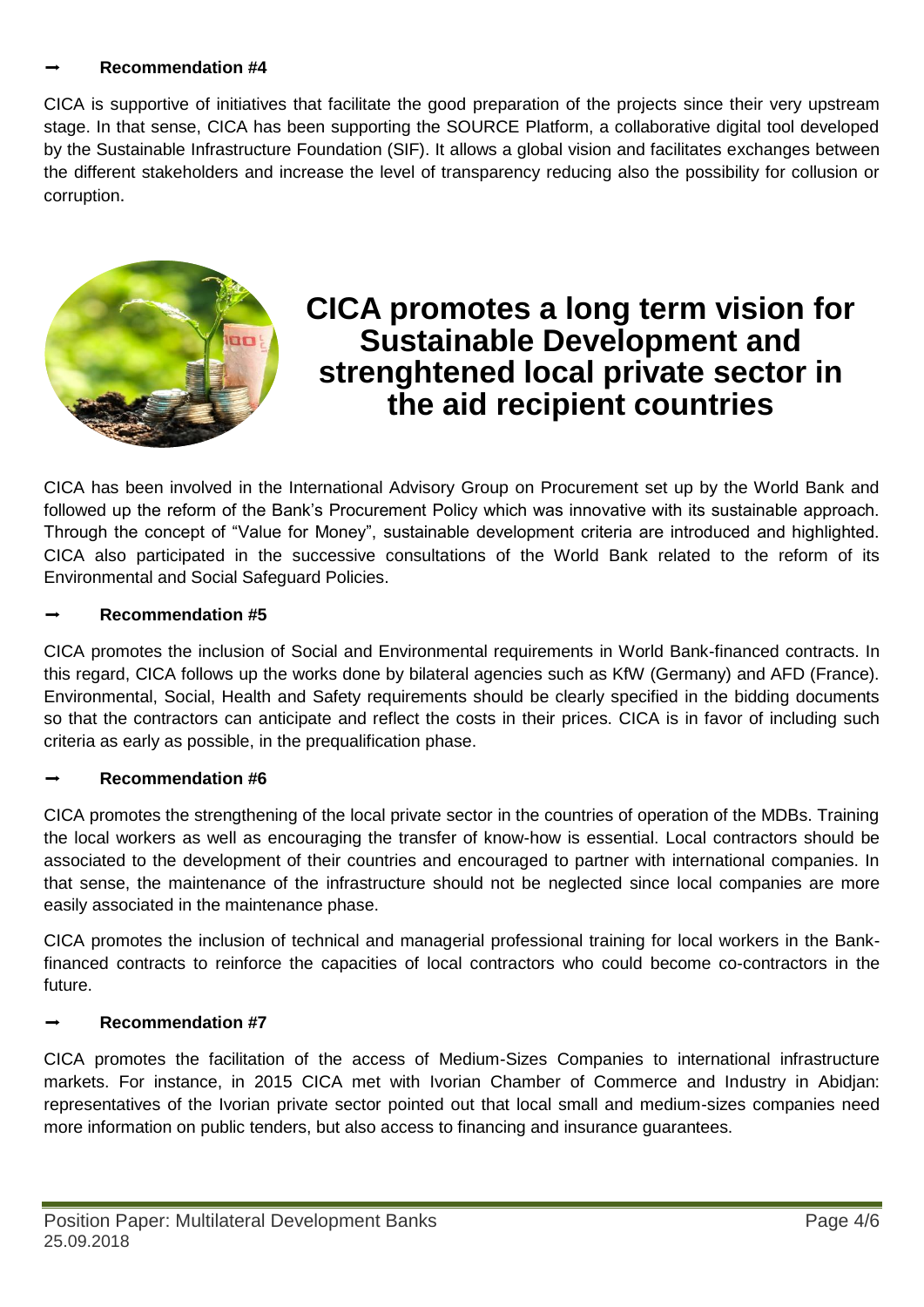

### **CICA encourages Blended Finance and an adequate use of Public-Private Partnerships**

*"Increasingly over the past two decades, the [World] Bank Group has provided financing and advice to clients on [public-private partnerships](http://www.worldbank.org/en/topic/publicprivatepartnerships) (PPPs) and their impact on infrastructure and service delivery—particularly in emerging markets."<sup>3</sup>*

#### ➡ **Recommendation #8**

PPPs are a way to mobilize private funding. **CICA supports the views that for successful PPPs, it is needed to have a clear and stable institutional and regulatory framework, a mature financial market**  and strengthened capacities to manage the projects in Public Agencies and private companies<sup>4</sup>.

#### ➡ **Recommendation #9**

**CICA recommends using blended finance and catalyzing non-developmental finance for public sector infrastructure projects with sovereign borrowers.** DFIs *activities should shift over time from direct lending to facilitating the mobilization of resources from the world's large private savings pools*–international and domestic –for development oriented investments through: a wider *use of risk mitigation instruments* to alleviate part of the risk faced by investors; and a stronger *direct support for capacity building* to strengthen the enabling environment for investment<sup>"5</sup>



## **Faurness** cica advocates for Procurement fairness, **Ethics and Anti-corruption**

The Procurement phase of the projects catalyzes many issues and concerns. Contractors attach great importance to it. This is why CICA and its member federations constantly maintain close exchanges and collaboration with Procurement departments of MDBs and DFIs.

 $\overline{a}$ 

<sup>3</sup> World Bank Annual Report 2015

<sup>4</sup> Cf. CICA Position Paper on Public-Private Partnerships

<sup>5</sup> **World Economic Forum,** "Building on the Monterrey Consensus: The Untapped Potential of Development Finance Institutions to Catalyze Private Investment", 2006